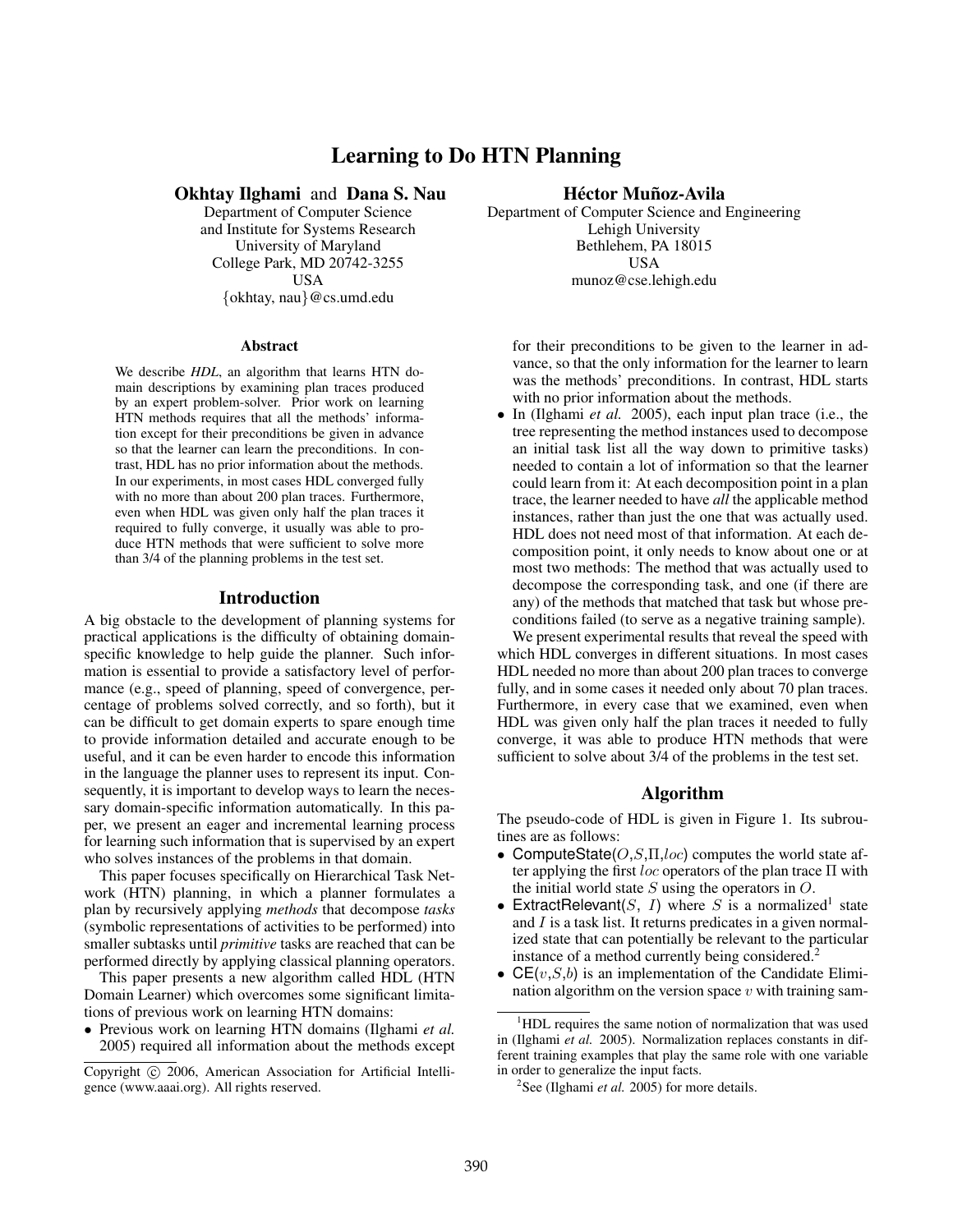

#### Figure 1: The HDL Algorithm

ple S. The third argument is a boolean variable determining whether  $S$  is a positive or negative training sample.

- RemoveDeadMethods $(O, M, VS)$  removes methods that are dead (i.e., methods that can never be used to solve any planning problem because some of the preconditions of the nodes in the decomposition tree produced by their application can not be satisfied). Note that since each method's versions space can potentially represent more than one candidate for what that method's precondition can be, this function should try all the possible combinations of related methods before labeling a method as dead.
- RemoveRedundantPreconditions  $(O, M, VS)$  removes all the redundant preconditions of methods (i.e., the preconditions that are always verified in the lower levels of the task hierarchy and therefore are not needed in the higher levels). Since each method's version space can represent more than one candidate for that method's precondition, this function should try all the possible combinations of related methods before removing a precondition.

HDL starts by initializing the set of known methods  $M$  to an empty set. Then, for each non-leaf node  $n$  of each given plan trace, it checks if the decomposition associated with  $n$ is already presented by a known method. If not, HDL creates a new method and initializes a new version space to represent its preconditions. Then, positive and negative training samples are extracted from non-leaf or failure nodes in each plan trace, and corresponding version spaces are updated. Note that in the normal case, each such node must provide us with one positive and one negative training sample. There are two exceptions to this: First, in some cases there is no negative training sample associated with a node (i.e., all the methods are applicable, thus giving HDL potentially several positive and no negative training samples). Second, in case of failure nodes, there is no positive training sample associated with the node (i.e., none of the methods are applicable, thus giving HDL potentially several negative and no positive training samples). After updating the appropriate version space for all training samples, the dead methods and redundant preconditions are removed in that order (The order is important since the removal of dead methods can produce redundant preconditions).

## Empirical Evaluation

There always exists a finite training set that causes HDL to converge to a single domain consistent with the training set (Proof omitted due to lack of space). In this Section, we discuss our experiments to figure out how many plan traces are needed to converge on average.

Two domains are used in our experiments: The first one is the blocks world, where our HTN implementation, with 6 operators and 11 methods, is based on the block-stacking algorithm discussed in (Gupta & Nau 1992). The second domain is a simplified version of Noncombatant Evacuation Operation (NEO) planning (Muñoz-Avila et al. 1999), with our HTN implementation of 4 operators and 17 methods.

NEO domains are usually complicated, requiring many plan traces to learn them. It is difficult to obtain these plan traces, and even if we had access to the real world NEO plan traces, human experts would need to classify those traces and assess the correctness of the concepts learned by HDL, a very time-consuming process. To overcome this problem, we decided to *simulate* a human expert. We used a correct HTN planner to generate planning traces for random problems in our domains. Then we fed these plan traces to HDL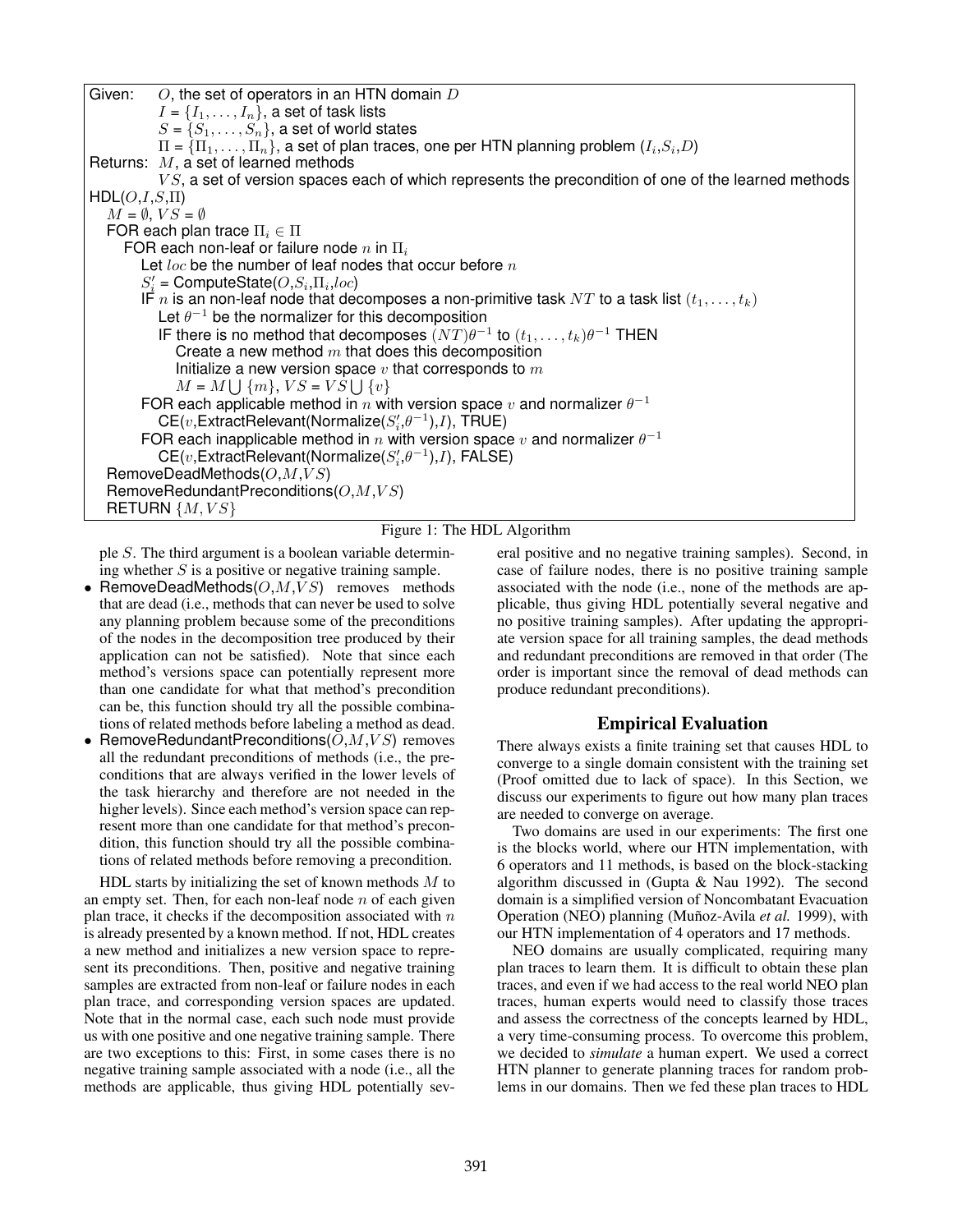

Figure 3: Speed of convergence for different training sets in NEO domain (left), and percentage of problems SHOP could solve using the methods that had already converged (right). The total number of methods in the domain is 17.

and observed its behavior until it converged to the set of methods used to generate these plan traces.

The HTN planner we used is a slightly modified version of SHOP (Nau *et al.* 1999). SHOP, whenever more than one method is applicable, *always* chooses the method that appears first in its knowledge base. Since in our framework there is no ordering on the set of methods, we changed this behavior so that SHOP chooses one of the applicable methods randomly at each point. We also changed the output of SHOP from a simple plan to a plan trace.

### Generating the Training Set

For blocks world, we generated 4 sets of random problems with 100, 200, 300, and 400 blocks. We generated initial and goal states block by block, putting each new block randomly and uniformly onto an existing clear block or on the table.

To generate a random NEO problem, every possible state atom was assigned a random variable, indicating whether or not it should be present in the initial world state (e.g., whether there should be an airport in a specific city), or what value its corresponding state atom should have (e.g., whether the evacuation is to take place in a *hostile*, *neutral*, or *permissive* environment). Our preliminary experiments suggested that the values of most variables did not significantly affect the number of plan traces needed to converge. The one exception was the variable indicating if there is an airport in a city. Therefore, we decided to assign a uniform distribution to all random variables other than this variable, and to perform experiments with several different values of this variable, to which we will refer as  $P$  in this Section. We conducted 11 sets of experiments, with  $P = \frac{1}{12}, \frac{2}{12}, \dots, \frac{11}{12}$ .

#### Results

The results in this Section are calculated by averaging the results of 10 different randomly-generated training sets. There was little variation in the results of each individual run: The difference between each such result and the average of the results (reported here) was never more than 10%.

Figure 2 compares the number of plan traces HDL needed to converge in our two domains. The number of plan traces needed by HDL to converge in Blocks World decreases as larger problems are given as training samples (because more information is provided in the plan trace of a larger problem). On the other hand, the number of plan traces needed to converge in NEO domain is minimized when the probability P of a city having an airport is approximately 50% (i.e., the 6th training set). When  $P$  is close to 0 (i.e., 1st training set), the hard-to-learn methods are those whose preconditions require cities to have airports, because the cases where these methods are applicable somewhere in given plan traces are so rare that the learner cannot easily induce their preconditions. When  $P$  is close to 1, the methods that are hard to learn are the ones that do not require cities to have airports. The probability that there is an airport whenever these methods are applicable is high. As a result, the learner cannot induce that an airport's presence is not required.

The first graph in Figure 3 shows the number of methods fully learned as a function of the number of input plan traces when  $P = \frac{3}{12}, \frac{5}{12}, \frac{7}{12}, \frac{9}{12}$ . When P is close to 0, methods that do not use airports are more likely to be used in the training set, which makes them easier to learn. If we believe that the problems in the test set follow the same distribution as the problems in the training set, it can be argued that these